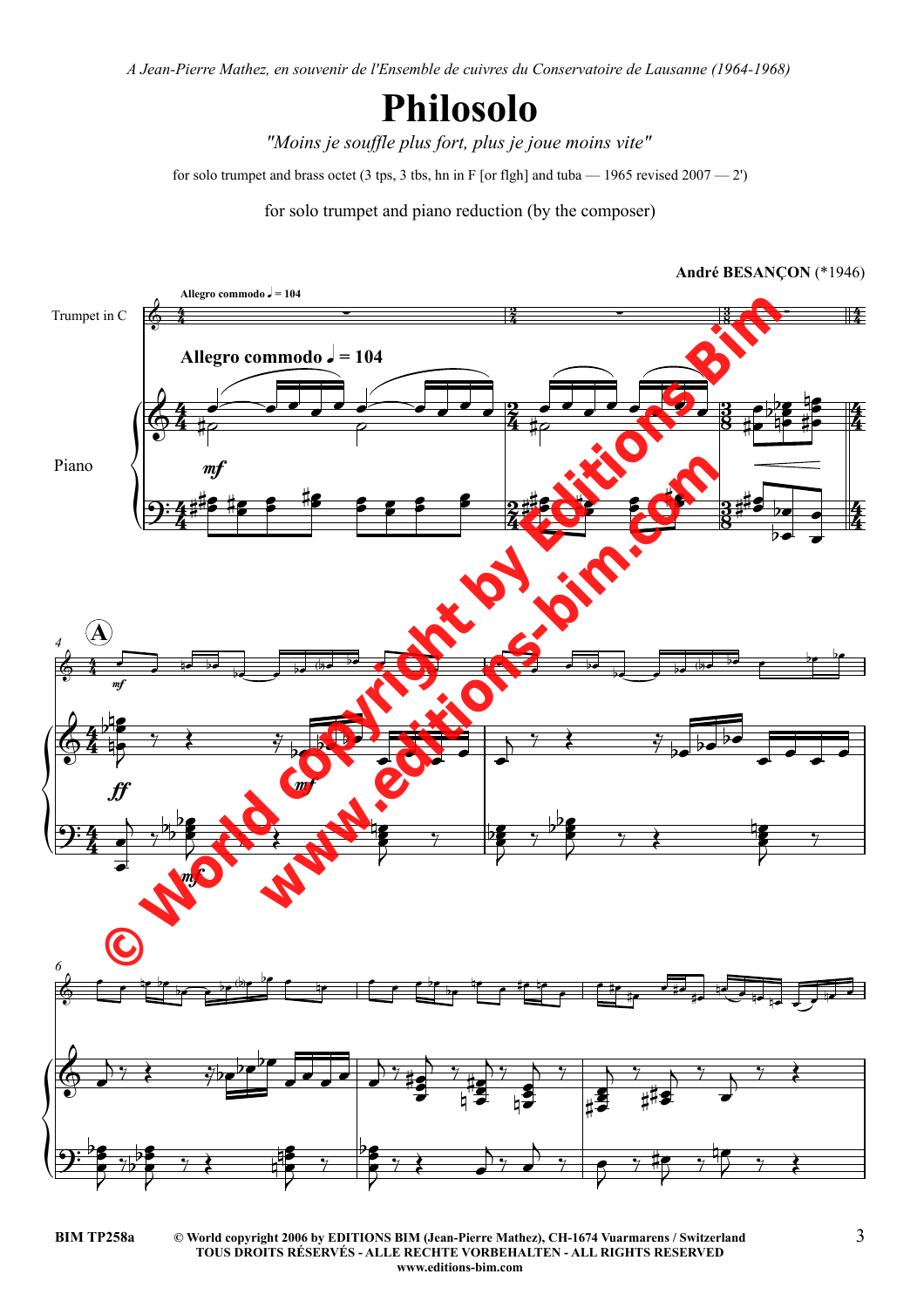André Besançon — Philosolo (1965/2007) for trumpet solo and brass octet

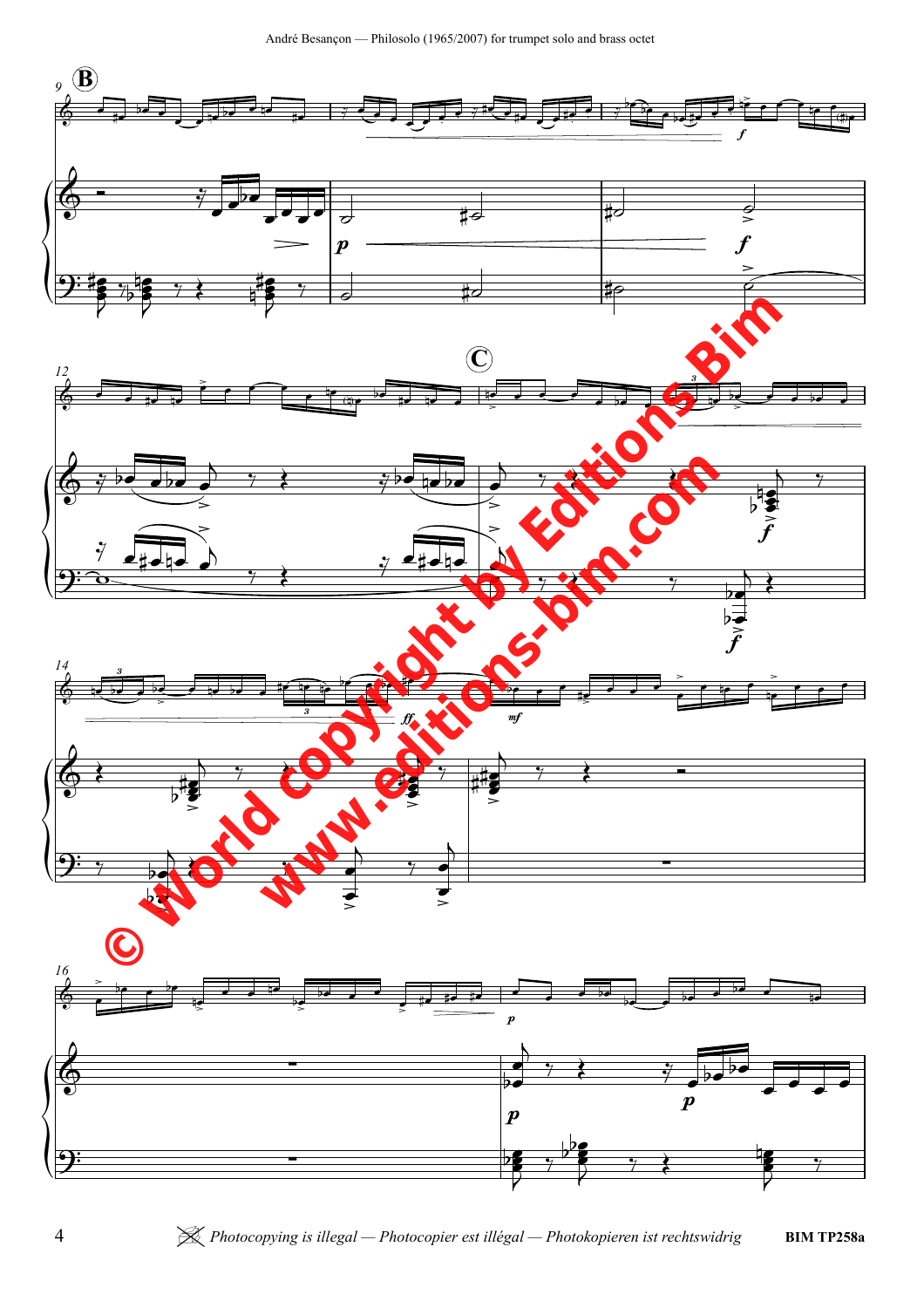*A Jean-Pierre Mathez, en souvenir de l'Ensemble de cuivres du Conservatoire de Lausanne (1964-1968)*

## **Philosolo**

for solo trumpet and brass octet (3 tps, 3 tbs, hn in F [or flgh] and tuba  $-$  1965, revised 2007  $-$  2') *"Moins je souffle plus fort, plus je joue moins vite"*

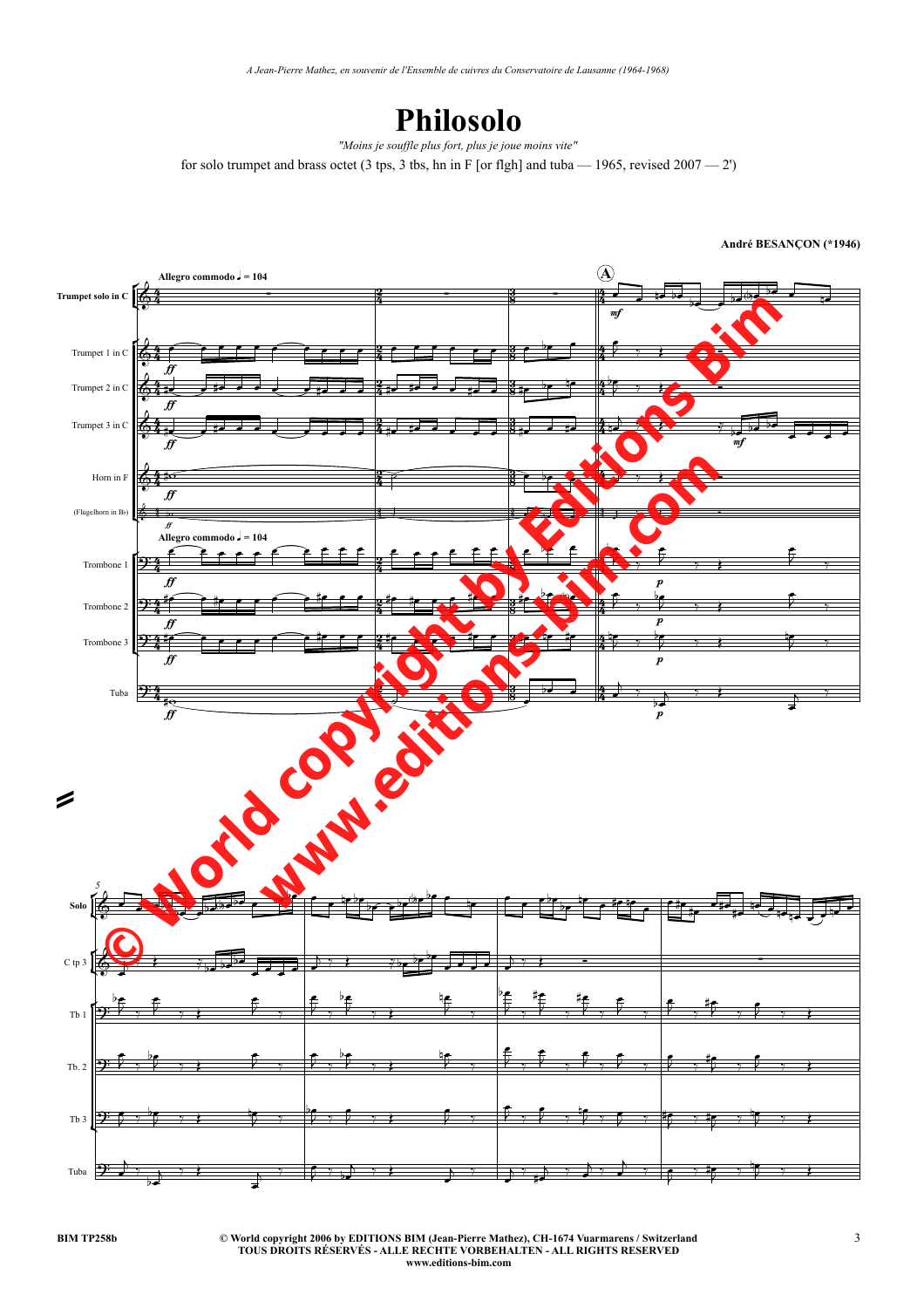